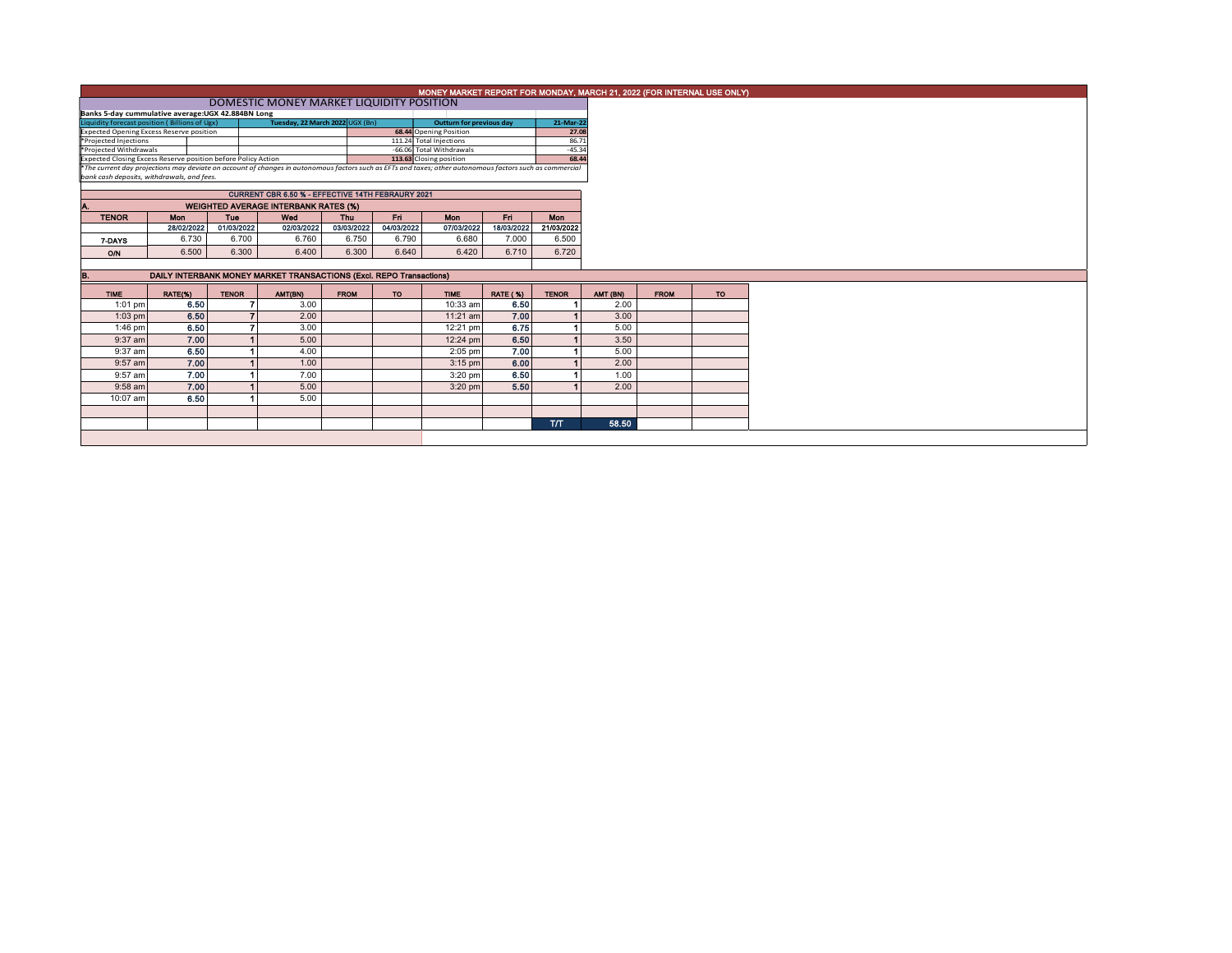| C.    |                                                                                      |            | <b>CBR AND THE 7- DAY WAR INTERBANK RATES</b> |            |            |            |                                                                    |            |            |            |            |            |            |            |            |
|-------|--------------------------------------------------------------------------------------|------------|-----------------------------------------------|------------|------------|------------|--------------------------------------------------------------------|------------|------------|------------|------------|------------|------------|------------|------------|
| 9.500 |                                                                                      |            |                                               |            |            |            |                                                                    |            |            |            |            |            |            |            |            |
| 9.000 |                                                                                      |            |                                               |            |            |            |                                                                    |            |            |            |            |            |            |            |            |
| 8.500 |                                                                                      |            |                                               |            |            |            |                                                                    |            |            |            |            |            |            |            |            |
| 8.000 |                                                                                      |            |                                               |            |            |            |                                                                    |            |            |            |            |            |            |            |            |
| 7.500 |                                                                                      |            |                                               |            |            |            |                                                                    |            |            |            |            |            |            |            |            |
| 7.000 |                                                                                      |            |                                               |            |            |            |                                                                    |            |            |            |            |            |            |            |            |
| 6.500 |                                                                                      |            |                                               |            |            |            |                                                                    |            |            |            |            |            |            |            |            |
| 6.000 |                                                                                      |            |                                               |            |            |            |                                                                    |            |            |            |            |            |            |            |            |
|       |                                                                                      |            |                                               |            |            |            |                                                                    |            |            |            |            |            |            |            |            |
| 5.500 |                                                                                      |            |                                               |            |            |            |                                                                    |            |            |            |            |            |            |            |            |
| 5.000 |                                                                                      |            |                                               |            |            |            |                                                                    |            |            |            |            |            |            |            |            |
| 4.500 |                                                                                      |            |                                               |            |            |            |                                                                    |            |            |            |            |            |            |            |            |
| 4.000 |                                                                                      |            |                                               |            |            |            |                                                                    |            |            |            |            |            |            |            |            |
|       | 28/02/2022<br>25/02/2022                                                             | 01/03/2022 | 02/03/2022                                    | 03/03/2022 | 04/03/2022 | 07/03/2022 | 09/03/2022                                                         | 10/03/2022 | 11/03/2022 | 14/03/2022 | 15/03/2022 | 16/03/2022 | 17/03/2022 | 18/03/2022 | 21/03/2022 |
|       |                                                                                      |            |                                               |            |            |            |                                                                    |            |            |            |            |            |            |            |            |
|       |                                                                                      |            |                                               |            |            |            |                                                                    |            |            |            |            |            |            |            |            |
|       |                                                                                      |            |                                               |            |            |            | • Overnight WAR = 7-day WAR - CBR rate - Upper bound - Lower bound |            |            |            |            |            |            |            |            |
| D.    | MONETARY POLICY OPERATIONS MATURITIES PROFILE: (24-MARCH- 2022 TO 10-NOVEMBER- 2022) |            |                                               |            |            |            |                                                                    |            |            |            |            |            |            |            |            |

 $\overline{\phantom{0}}$ 

| ----                                                                                           |           |           | .                        |           | .         | .         |           |           | $\cdots$  |                          | $\cdots$                 | .        |
|------------------------------------------------------------------------------------------------|-----------|-----------|--------------------------|-----------|-----------|-----------|-----------|-----------|-----------|--------------------------|--------------------------|----------|
|                                                                                                | 24-Mar-22 | 31-Mar-22 | 07-Apr-22                | 14-Apr-22 | 28-Apr-22 | 05-May-22 | 12-May-22 | 02-Jun-22 | 04-Aug-22 | 18-Aug-22                | 10-Nov-22                |          |
| <b>REPO</b>                                                                                    | 168.21    |           | $\overline{\phantom{a}}$ | -         |           |           |           |           |           | $\overline{\phantom{0}}$ | $\overline{\phantom{0}}$ | 168.21   |
| <b>REV REPO</b>                                                                                | -         | -         | $\overline{\phantom{a}}$ | $\sim$    |           |           |           |           |           | -                        | <b>Contract</b>          |          |
| <b>BOU BILL/DEPO A</b>                                                                         |           | 205.09    | 51.20                    | 240.07    | 52.02     | 537.46    | 10.09     | 10.00     | 33.00     | 26.60                    | 15.00                    | 1.180.52 |
| <b>TOTALS</b>                                                                                  | 168.21    | 205.09    | 51.20                    | 240.07    | 52.02     | 537.46    | 10.09     | 10.00     | 33.00     | 26.60                    | 15.00                    | 1.348.73 |
| Total O/S Deposit Auction & BOU Bill balances held by BOU up to 10 November 2022: UGX 1,181 BN |           |           |                          |           |           |           |           |           |           |                          |                          |          |
| Total O/S Repo, Reverse Repo, BOU Bill balances held by BOU: UGX 1,349 BN                      |           |           |                          |           |           |           |           |           |           |                          |                          |          |

| (EI) STOCK OF TREASURY SECURITIES                                                     |                                              | <b>ED</b><br><b>MONETARY POLICY MARKET OPERATIONS</b> |                                        |               |                 |                 |              |       |  |     |
|---------------------------------------------------------------------------------------|----------------------------------------------|-------------------------------------------------------|----------------------------------------|---------------|-----------------|-----------------|--------------|-------|--|-----|
|                                                                                       | <b>LAST TBIILS ISSUE DATE: 17-MARCH-2022</b> |                                                       | (VERTICAL REPOS, REV-REPOS & BOU BILL) |               |                 |                 |              |       |  |     |
| On-the-run O/S T-BILL STOCKs (Bns-UGX)                                                |                                              | 22/03/2022<br>OMO                                     | <b>ISSUE DATE</b>                      | <b>AMOUNT</b> | <b>WAR</b>      | <b>RANGE</b>    | <b>TENOR</b> |       |  |     |
| On-the-run O/S T-BONDSTOCKs(Bns-UGX)                                                  |                                              | 22/03/2022 REPO                                       |                                        | 11-Feb        | 133.00          | 6.500           |              |       |  |     |
| TOTAL TBILL & TBOND STOCK- UGX                                                        |                                              | <b>REPO</b>                                           | 15-Feb                                 | 303.00        | 6.500           |                 |              |       |  |     |
| O/S=Outstanding                                                                       |                                              |                                                       |                                        |               | <b>BOU BILL</b> | 17-Feb          | 2.98         | 6.906 |  | 28  |
| <b>MATURITY</b>                                                                       | <b>TOTAL STOCK</b>                           | <b>YTM (%)</b>                                        | <b>CHANGE IN</b>                       |               | <b>BOU BILL</b> | 17-Feb-         | 207.78       | 7.176 |  | 56  |
|                                                                                       | <b>(BN UGX)</b>                              | <b>AT CUT OFF"</b>                                    | <b>YTM (+/-)</b>                       |               | <b>BOU BILL</b> | $17-Feb$        | 9.92         | 7.353 |  | 84  |
| 91                                                                                    | 110.78                                       | 6.501                                                 | 0.000                                  |               | <b>REPO</b>     | 17-Feb          | 404.00       | 6.500 |  |     |
| 182                                                                                   | 388.97                                       | 8.224                                                 | $-0.176$                               |               | <b>REPO</b>     | 28-Feb          | 431.50       | 6.500 |  | 3   |
| 364                                                                                   | 5.235.18                                     | 9.800                                                 | 0.100                                  |               | <b>REPO</b>     | 01-Mar          | 258.50       | 6.500 |  |     |
| 2YR                                                                                   | 595.21                                       | 11.000                                                | 1.000                                  |               | <b>BOU BILL</b> | 03-Mar          | 169.09       | 6.998 |  | 28  |
| 3YR                                                                                   |                                              | 12.090                                                | $-1.010$                               |               | <b>BOU BILL</b> | 03-Mar          | 2.00         | 7.169 |  | 56  |
| 5YR                                                                                   | 1.119.91                                     | 14.390                                                | 1.390                                  |               | <b>BOU BILL</b> | 03-Mar          | 14.11        | 9.099 |  | 252 |
| 10YR                                                                                  | 10.364.47                                    | 14.000                                                | 0.261                                  |               | <b>REPO</b>     | 03-Mar          | 394.00       | 6.500 |  |     |
| 15YR                                                                                  | 9,035.22                                     | 14.390                                                | $-1.510$                               |               | <b>REPO</b>     | 04-Mar          | 76.00        | 6.500 |  |     |
| 20YR                                                                                  | 1,895.27                                     | 15.900                                                | 0.400                                  |               | <b>REPO</b>     | 07-Mar          | 264.00       | 6.500 |  |     |
| Cut OFF is the lowest price/ highest yield that satisfies the auction awarded amount. |                                              |                                                       |                                        |               | <b>BOU BILL</b> | 10-Mar          | 21.09        | 6.906 |  | 28  |
|                                                                                       |                                              |                                                       |                                        |               | <b>BOU BILL</b> | 10-Mar          | 326.83       | 7.149 |  | 56  |
|                                                                                       |                                              |                                                       |                                        |               | <b>BOU BILL</b> | 10-Mar          | 9.83         | 7.357 |  | 84  |
|                                                                                       |                                              |                                                       |                                        |               | <b>REPO</b>     | 10-Mar          | 287.50       | 6.500 |  |     |
|                                                                                       |                                              |                                                       |                                        |               | <b>REPO</b>     | 11-Mar          | 180.00       | 6.500 |  |     |
|                                                                                       |                                              |                                                       |                                        |               | <b>REPO</b>     | 14-Mar          | 87.00        | 6.500 |  |     |
|                                                                                       |                                              |                                                       |                                        |               | <b>REPO</b>     | 15-Mar          | 270.00       | 6.500 |  |     |
|                                                                                       |                                              |                                                       |                                        |               | $n = n$         | $\lambda = 1.1$ | 10000        | $-$   |  |     |

REPO | 17-Mar |- 168.00 <mark>| 6.500</mark> | | | | |<br>WAR-Weighted Average Rate